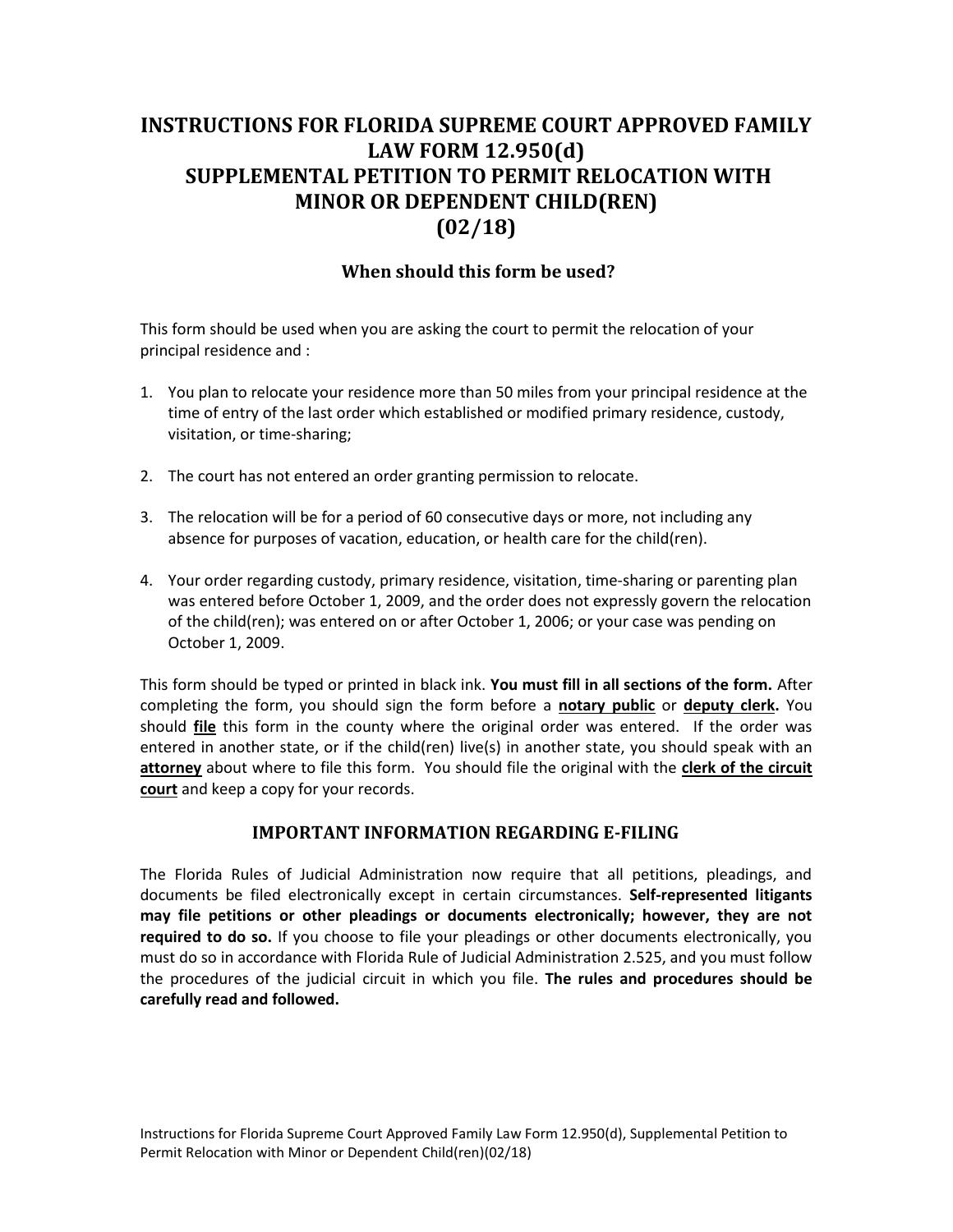## **IMPORTANT INFORMATION REGARDING E-SERVICE ELECTION**

After the initial service of process of the petition or supplemental petition by the Sheriff or certified process server, the Florida Rules of Judicial Administration now require that all documents required or permitted to be served on the other party must be served by electronic mail (e-mail) except in certain circumstances. **You must strictly comply with the format requirements set forth in the Rules of Judicial Administration.** If you elect to participate in electronic service, which means serving or receiving pleadings by electronic mail (e-mail), or through the Florida Courts E-Filing Portal, you **must** review Florida Rule of Judicial Administration 2.516. You may find this rule a[t www.flcourts.org](http://www.flcourts.org/) through the link to the Rules of Judicial Administration provided under either Family Law Forms: Getting Started, or Rules of Court in the A-Z Topical Index.

**SELF-REPRESENTED LITIGANTS MAY SERVE DOCUMENTS BY E-MAIL; HOWEVER, THEY ARE NOT REQUIRED TO DO SO.** If a self-represented litigant elects to serve and receive documents by email, the procedures must always be followed once the initial election is made.

To serve and receive documents by e-mail, you must designate your e-mail addresses by using the **Designation of Current Mailing and E-mail Address**, Florida Supreme Court Approved Family Law Form 12.915, and you must provide your e-mail address on each form on which your signature appears. Please **CAREFULLY** read the rules and instructions for: **Certificate of Service (General),** Florida Supreme Court Approved Family Law Form 12.914; **Designation of Current Mailing and E-mail Address**, Florida Supreme Court Approved Family Law Form 12.915; and Florida Rule of Judicial Administration 2.516.

## **What should I do next?**

For your case to proceed, you must properly notify the other parent and every other person entitled to, access, time-sharing, or visitation with the child(ren) in your case of the **supplemental petition**. "Other Person" means an individual who is not the parent but with whom the child resides pursuant to court order, or who has the right of access to, time-sharing with, or visitation with the child(ren). If you know where he or she lives, you should use **personal service**. If you absolutely do not know where he or she lives, you may use **constructive service**. You may also be able to use constructive service if the other party resides in another state or country. However, if constructive service is used, the court may only grant limited relief. For more information on constructive service, see **Notice of Action For**, Florida Supreme Court Approved Family Law Form 12.913(a)(2), and **Affidavit of Diligent Search and Inquiry**, Florida Family Law Rules of Procedure Form 12.913(b). If the other party is in the military service of the United States, additional steps for service may be required. See, for example, **Memorandum for Certificate of Military Service**, Florida Supreme Court Approved Family Law Form 12.912(a). The law regarding constructive service and service on an individual in the military service is very complex. If you have any questions about service, you may wish to consult an attorney regarding these issues.

If personal service is used, the other party has 20 days to **answer** after being served with your supplemental petition. Your case will then generally proceed in one of the following three ways:

Instructions for Florida Supreme Court Approved Family Law Form 12.950(d), Supplemental Petition to Permit Relocation with Minor or Dependent Child(ren)(02/18)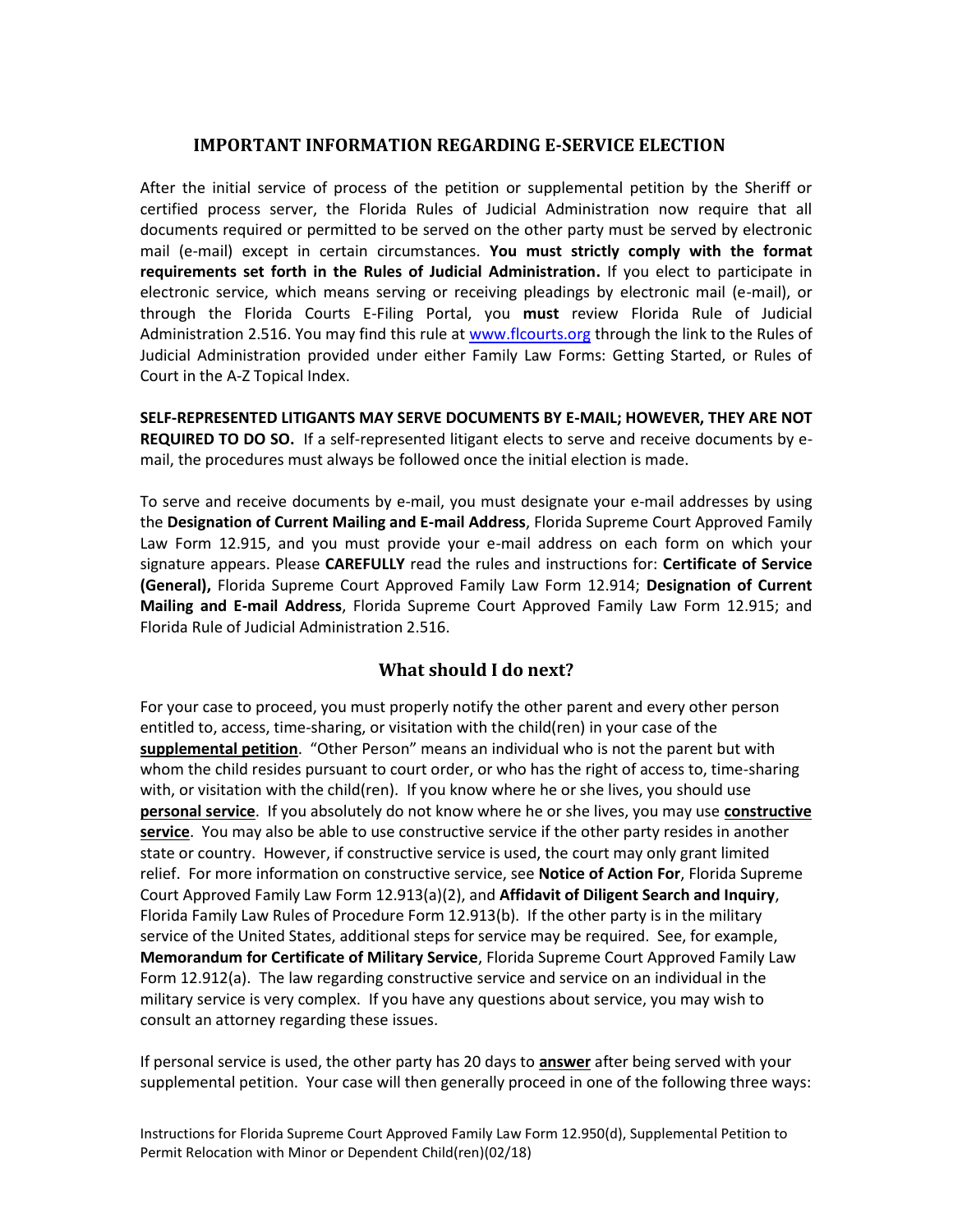**DEFAULT.** If after 20 days, no answer has been filed, you may file a **Motion for Default**, Florida Supreme Court Approved Family Law Form 12.922(a), with the clerk of court. Then, if you have filed all of the required papers, you may contact the clerk, **family law intake staff**, or **judicial assistant** to set a **final hearing**. You must notify the other party of the hearing by using a **Notice of Hearing (General)**, Florida Supreme Court Approved Family Law Form 12.923, or other appropriate notice of hearing form.

**UNCONTESTED.** If the **respondent** files either an answer that agrees with everything in your supplemental petition or an answer and waiver, **and** you have complied with **mandatory disclosure** and filed all of the required papers, you may contact the clerk, family law intake staff, or judicial assistant to set a final hearing. You must notify the other party of the hearing by using a **Notice of Hearing (General)**, Florida Supreme Court Approved Family Law Form 12.923, or other appropriate notice of hearing form.

**CONTESTED.** If the respondent files either an answer or an answer and **counterpetition**, which disagrees with or denies anything in your supplemental petition, **and** you are unable to settle the disputed issues, you should file a **Notice for Trial**, Florida Supreme Court Approved Family Law Form 12.924, after you have complied with mandatory disclosure and filed all of the required papers. Some circuits may require the completion of **mediation** before a final hearing may be set. Then you should contact the clerk, family law intake staff, or judicial assistant for instructions on how to set your case for **trial** (final hearing). If the respondent files an answer and counterpetition, you should answer the counterpetition within 20 days using an **Answer to Counterpetition**, Florida Supreme Court Approved Family Law Form 12.903(d).

## **Where can I look for more information?**

**Before proceeding, you should read "General Information for Self-Represented Litigants" found at the beginning of these forms.** The words that are in **"bold underline"** in these instructions are defined there. For further information, see chapter 61, Florida Statutes.

## **Special notes...**

If you do not have the money to pay the filing fee, you may obtain an Application for Determination of Civil Indigent Status from the clerk, fill it out, and the clerk will determine whether you are eligible to have filing fees deferred.

If there is a domestic violence case and you want to keep your address confidential for safety reasons, do not enter the address, telephone number, and fax information at the bottom of this form. Instead, file a **Request for Confidential Filing of Address**, Florida Supreme Court Approved Family Law Form 12.980(h).

With this form, you must also file the following:

## **Uniform Child Custody Jurisdiction and Enforcement Act (UCCJEA) Affidavit**, Florida

Instructions for Florida Supreme Court Approved Family Law Form 12.950(d), Supplemental Petition to Permit Relocation with Minor or Dependent Child(ren)(02/18)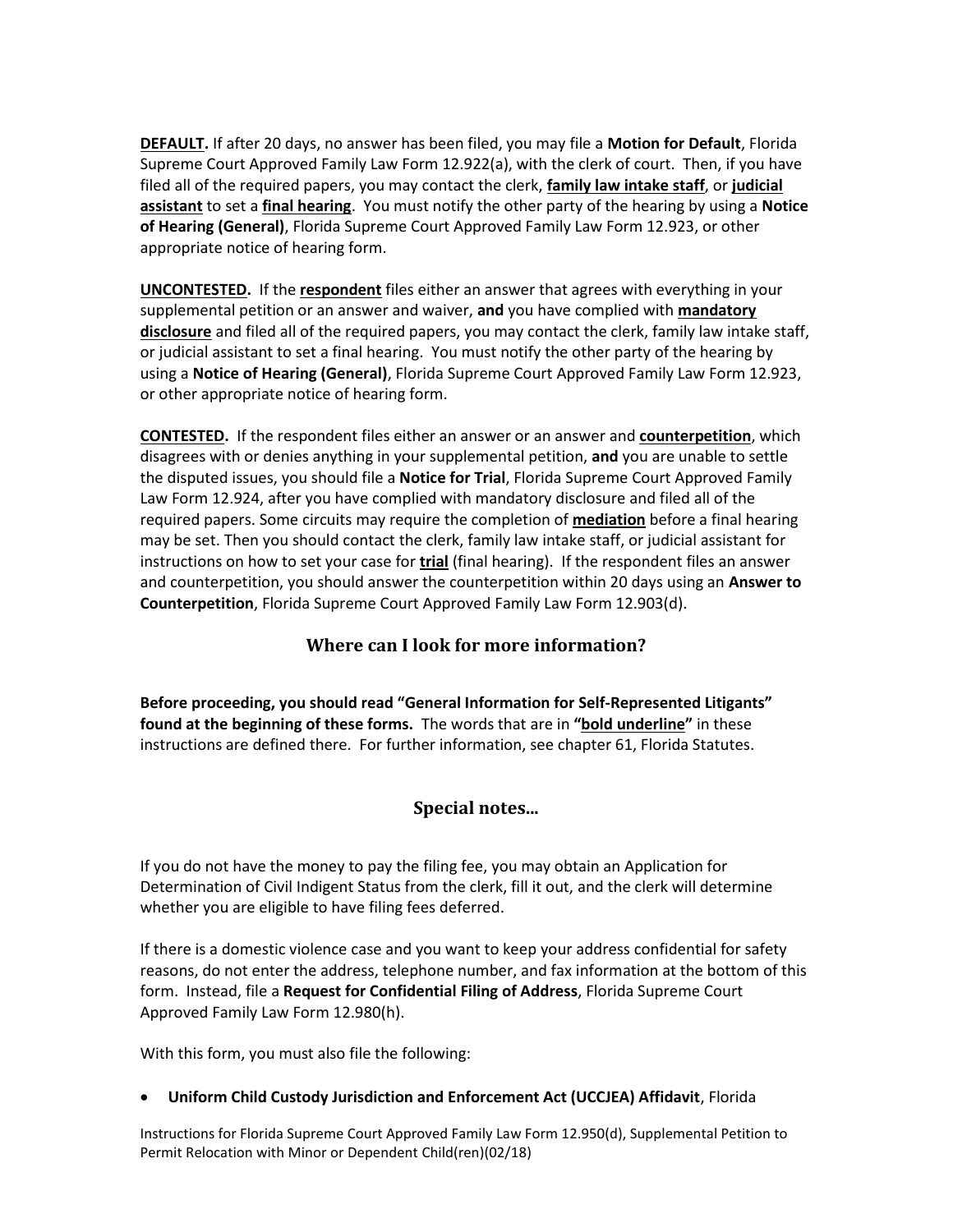Supreme Court Approved Family Law Form 12.902(d).

- **Child Support Guidelines Worksheet**, Florida Family Law Rules of Procedure Form 12.902(e). (If you do not know the other party's income, you may file this worksheet after his or her financial affidavit has been served on you.)
- **Agreement for Relocation,** if you have reached an agreement on any or all of the issues attach the proposed Agreement For Relocation with Minor Child(ren). Florida Supreme Court Approved Family Law 12.950(a). Both parties must sign this agreement before a **notary public**. Any issues on which you are unable to agree will be considered **contested** and settled by the judge at the final hearing.
- **Notice of Social Security Number**, Florida Supreme Court Approved Family Law Form 12.902(j), if not previously filed.
- **Family Law Financial Affidavit**, Florida Family Law Rules of Procedure Form 12.902(b) or (c).
- **Certificate of Compliance with Mandatory Disclosure**, Florida Family Law Rules of Procedure Form 12.932. (This must be filed within 45 days of **service** of the supplemental petition on the respondent, if not filed at the time of the supplemental petition, unless you and the other party have agreed not to exchange these documents.)

**Updating Information.** A parent or other person seeking to relocate has a continuing duty to provide current and updated information required by the relocation statute when that information becomes known.

**Parenting and Time-Sharing.** If you and the other parent and every other person entitled to access to or time-sharing with the child(ren) are unable to agree on the parenting arrangements and a time-sharing schedule, a judge will decide for you as part of establishing a Parenting Plan. The judge will decide the parenting arrangements and a time-sharing schedule based upon the child(ren)'s best interests. Regardless of whether there is an agreement, the court reserves jurisdiction to modify issues relating to the minor child(ren).

## **Failure to obtain an Order prior to relocation renders the supplemental petition to relocate legally insufficient.**

The judge may request a **parenting plan recommendation** or appoint a **guardian ad litem** in your case. This means that a neutral person will review your situation and report to the judge concerning parenting issues. The purpose of such intervention is to be sure that the best interests of the child(ren) is (are) being served. For more information, you may consult section 61.13, Florida Statutes.

If one has not already been completed, the court may require the completion of a **parenting course** before a final hearing is set. You should contact the clerk, family law intake staff, or judicial assistant about requirements for parenting courses or mediation where you live.

**Child Support. Both parents are required to provide financial support for their minor or dependent child(ren)**; however, the court may order one parent to pay child support to the other parent. Florida has adopted guidelines for determining the amount of child support to be paid. These guidelines are based on the combined income of **both** parents and take into account the financial contributions of both parents and the number of overnights the child(ren) spend with each parent. You must file a **Family Law Financial Affidavit.** Florida Family Law Rules

Instructions for Florida Supreme Court Approved Family Law Form 12.950(d), Supplemental Petition to Permit Relocation with Minor or Dependent Child(ren)(02/18)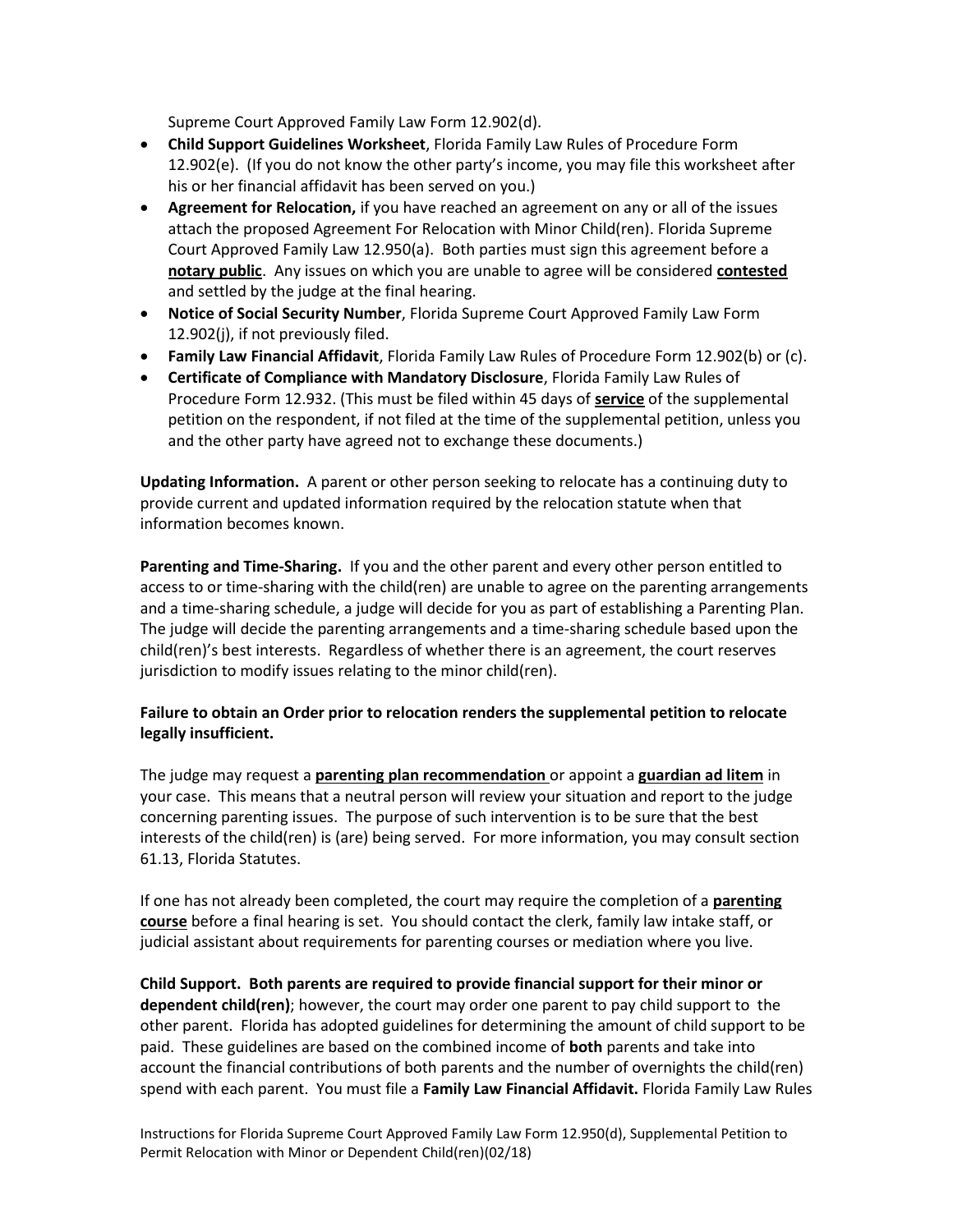of Procedure Form 12.902(b) or (c), and the other parent will be required to do the same. From your financial affidavits, you should be able to calculate the amount of child support that should be paid using the **Child Support Guidelines Worksheet**, Florida Family Law Rules of Procedure Form 12.902(e). Because the child support guidelines take several factors into consideration, change over time, and vary from state to state, your child support obligation may be more or less than that of other people in seemingly similar situations.

**Temporary Relief.** If you need temporary relief regarding relocation of the minor child(ren), complete paragraph twelve contained in the Supplemental Petition To Permit Relocation of Minor Child(ren).

**Final Judgment Form.** These family law forms contain a **Final Judgment/Supplemental Final Judgment Permitting Relocation,** Florida Supreme Court Approved Family Law Form 12.950(i), which the judge may use. You should check with the clerk, family law intake staff, or judicial assistant to see if you need to bring it with you to the hearing. If so, you should type or print the heading, including the circuit, county, case number, division, and the parties' names, and leave the rest blank for the judge to complete at your hearing or trial.

**Nonlawyer.** Remember, a person who is NOT an attorney is called a nonlawyer. If a nonlawyer helps you fill out these forms, that person must give you a copy of a **Disclosure from Nonlawyer**, Florida Family Law Rules of Procedure Form 12.900(a), before he or she helps you. A nonlawyer helping you fill out these forms also **must** put his or her name, address, and telephone number on the bottom of the last page of every form he or she helps you complete.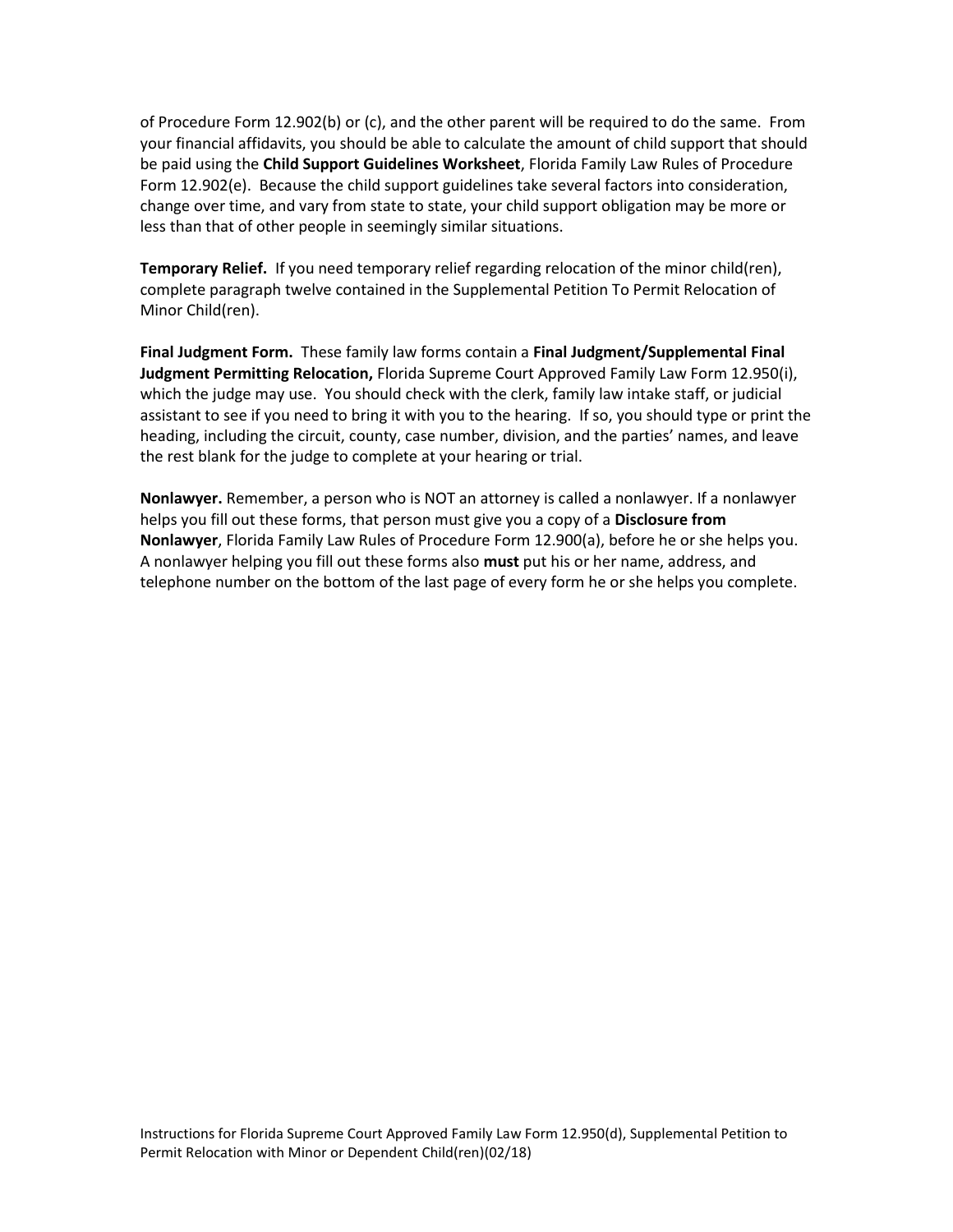IN THE CIRCUIT COURT OF THE \_\_\_\_\_\_\_\_\_\_\_\_\_\_\_\_\_\_\_\_\_ JUDICIAL CIRCUIT, IN AND FOR \_\_\_\_\_\_\_\_\_\_\_\_\_\_\_\_\_\_\_\_\_\_\_\_\_\_\_\_\_\_ COUNTY, FLORIDA

> Case No: \_\_\_\_\_\_\_\_\_\_\_\_\_\_\_\_\_\_\_\_\_\_\_\_ Division: \_\_\_\_\_\_\_\_\_\_\_\_\_\_\_\_\_\_\_\_\_\_\_\_

\_\_\_\_\_\_\_\_\_\_\_\_\_\_\_\_\_\_\_\_\_\_\_\_\_\_\_\_\_\_\_\_\_, Petitioner,

And

Respondent.

\_\_\_\_\_\_\_\_\_\_\_\_\_\_\_\_\_\_\_\_\_\_\_\_\_\_\_\_\_\_\_\_\_,

# **SUPPLEMENTAL PETITION TO PERMIT RELOCATION WITH MINOR CHILD(REN)**

I, *{full legal name}* \_\_\_\_\_\_\_\_\_\_\_\_\_\_\_\_\_\_\_\_\_\_\_\_\_\_\_\_\_\_\_\_\_\_\_\_\_, being sworn, certify that the following information is true:

1. The parties to this action were granted a final judgment of:

| dissolution of marriage                                                                   |
|-------------------------------------------------------------------------------------------|
| paternity                                                                                 |
| on $\{date\}$                                                                             |
| A copy of the final judgment and any modification(s) is/are attached to this supplemental |
| petition.                                                                                 |

- 2*. {If applicable}* The following other person is an individual who is not a parent but with whom the child resides pursuant to court order, or who has the right of access to, time-sharing with, or visitation with the child(ren)\_\_\_\_\_\_\_\_\_\_\_\_\_\_\_\_\_\_\_\_\_\_\_\_\_\_\_\_\_\_\_\_\_\_\_\_\_\_\_\_\_\_.
- 3. Paragraph(s) \_\_\_\_\_\_\_\_\_\_\_\_\_\_\_\_\_\_\_\_\_ of the \_\_\_\_\_ final judgment or \_\_\_\_\_ most recent modification thereof describes the present custody, visitation, and/or time-sharing ordered.
- 4. The parties \_\_\_\_\_\_have \_\_\_\_\_have not reached an agreement on relocation. If yes, a copy of the agreement is attached to this supplemental petition.

\_\_\_\_\_\_\_\_\_\_\_\_\_\_\_\_\_\_\_\_\_\_\_\_\_\_\_\_\_\_\_\_\_\_\_\_\_\_\_\_\_\_\_\_\_\_\_\_\_\_\_\_\_\_\_\_\_\_\_\_\_\_\_\_\_\_\_\_\_\_\_\_\_\_\_ \_\_\_\_\_\_\_\_\_\_\_\_\_\_\_\_\_\_\_\_\_\_\_\_\_\_\_\_\_\_\_\_\_\_\_\_\_\_\_\_\_\_\_\_\_\_\_\_\_\_\_\_\_\_\_\_\_\_\_\_\_\_\_\_\_\_\_\_\_\_\_\_\_\_\_ \_\_\_\_\_\_\_\_\_\_\_\_\_\_\_\_\_\_\_\_\_\_\_\_\_\_\_\_\_\_\_\_\_\_\_\_\_\_\_\_\_\_\_\_\_\_\_\_\_\_\_\_\_\_\_\_\_\_\_\_\_\_\_\_\_\_\_\_\_\_\_\_\_\_\_ \_\_\_\_\_\_\_\_\_\_\_\_\_\_\_\_\_\_\_\_\_\_\_\_\_\_\_\_\_\_\_\_\_\_\_\_\_\_\_\_\_\_\_\_\_\_\_\_\_\_\_\_\_\_\_\_\_\_\_\_\_\_\_\_\_\_\_\_\_\_\_\_\_\_\_ \_\_\_\_\_\_\_\_\_\_\_\_\_\_\_\_\_\_\_\_\_\_\_\_\_\_\_\_\_\_\_\_\_\_\_\_\_\_\_\_\_\_\_\_\_\_\_\_\_\_\_\_\_\_\_\_\_\_\_\_\_\_\_\_\_\_\_\_\_\_\_\_\_\_\_

5. The parties' dependent or minor child(ren) is (are): **Name Birth Date** 

6. I seek to relocate my principal residence at least 50 miles from my principal residence established in the final judgment or last modification thereof. This relocation is for a period

Florida Supreme Court Approved Family Law Form 12.950(d), Supplemental Petition to Permit Relocation with Minor or Dependent Child(ren)(02/18)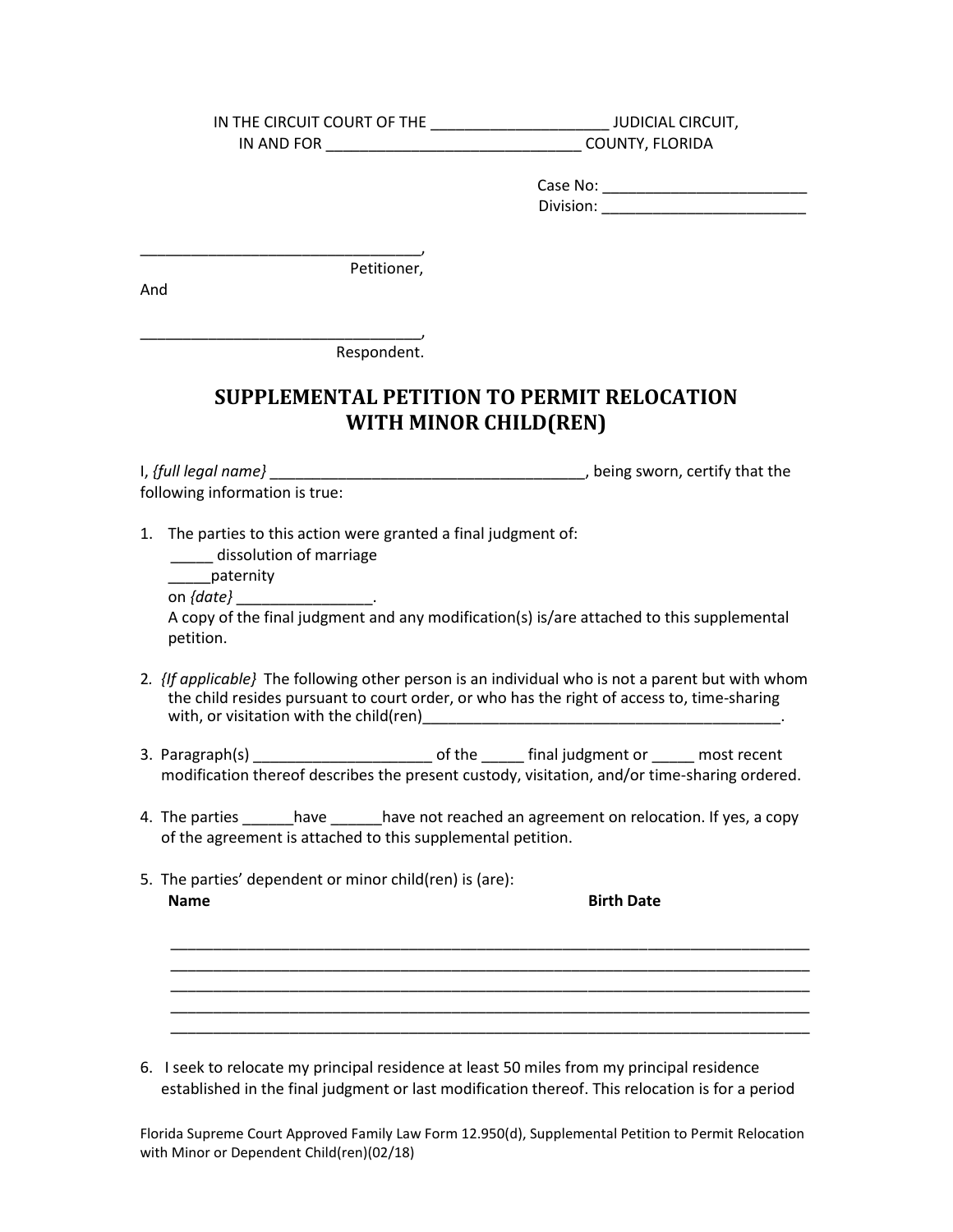of 60 consecutive days or more, not including any absence for purposes of vacation, education, or health care for the child(ren). Pursuant to Section 61.13001(3), Florida Statutes, the following information is provided:

a. The location of the intended new residence, including the state, city, and physical address, (if known), is:\_\_\_\_\_\_\_\_\_\_\_\_\_\_\_\_\_\_\_\_\_\_\_\_\_\_\_\_\_\_\_\_\_\_\_\_\_\_\_\_\_\_\_\_\_\_\_\_\_\_\_\_\_

\_\_\_\_\_\_\_\_\_\_\_\_\_\_\_\_\_\_\_\_\_\_\_\_\_\_\_\_\_\_\_\_\_\_\_\_\_\_\_\_\_\_\_\_\_\_\_\_\_\_\_\_\_\_\_\_\_\_\_\_\_\_\_\_\_\_\_\_\_\_\_\_

\_\_\_\_\_\_\_\_\_\_\_\_\_\_\_\_\_\_\_\_\_\_\_\_\_\_\_\_\_\_\_\_\_\_\_\_\_\_\_\_\_\_\_\_\_\_\_\_\_\_\_\_\_\_\_\_\_\_\_\_\_\_\_\_\_\_\_\_\_\_\_\_ \_\_\_\_\_\_\_\_\_\_\_\_\_\_\_\_\_\_\_\_\_\_\_\_\_\_\_\_\_\_\_\_\_\_\_\_\_\_\_\_\_\_\_\_\_\_\_\_\_\_\_\_\_\_\_\_\_\_\_\_\_\_\_\_\_\_\_\_\_\_\_\_

b. The mailing address of the new physical residence, if not the same as the physical address, is: \_\_\_\_\_\_\_\_\_\_\_\_\_\_\_\_\_\_\_\_\_\_\_\_\_\_\_\_\_\_\_\_\_\_\_\_\_\_\_\_\_\_\_\_\_\_\_\_\_\_\_\_\_\_\_\_\_\_\_\_\_\_

c. The home telephone number of the intended new residence, (if known), is: \_\_\_\_\_\_\_\_

\_\_\_\_\_\_\_\_\_\_\_\_\_\_\_\_\_\_\_\_\_\_\_\_\_\_\_\_\_\_\_\_\_\_\_\_\_\_\_\_\_\_\_\_\_\_\_\_\_\_\_\_\_\_\_\_\_\_\_\_\_\_\_\_\_\_\_\_\_\_\_\_\_\_\_ \_\_\_\_\_\_\_\_\_\_\_\_\_\_\_\_\_\_\_\_\_\_\_\_\_\_\_\_\_\_\_\_\_\_\_\_\_\_\_\_\_\_\_\_\_\_\_\_\_\_\_\_\_\_\_\_\_\_\_\_\_\_\_\_\_\_\_\_\_\_\_\_\_\_\_ \_\_\_\_\_\_\_\_\_\_\_\_\_\_\_\_\_\_\_\_\_\_\_\_\_\_\_\_\_\_\_\_\_\_\_\_\_\_\_\_\_\_\_\_\_\_\_\_\_\_\_\_\_\_\_\_\_\_\_\_\_\_\_\_\_\_\_\_\_\_\_\_\_\_\_ \_\_\_\_\_\_\_\_\_\_\_\_\_\_\_\_\_\_\_\_\_\_\_\_\_\_\_\_\_\_\_\_\_\_\_\_\_\_\_\_\_\_\_\_\_\_\_\_\_\_\_\_\_\_\_\_\_\_\_\_\_\_\_\_\_\_\_\_\_\_\_\_\_\_\_ \_\_\_\_\_\_\_\_\_\_\_\_\_\_\_\_\_\_\_\_\_\_\_\_\_\_\_\_\_\_\_\_\_\_\_\_\_\_\_\_\_\_\_\_\_\_\_\_\_\_\_\_\_\_\_\_\_\_\_\_\_\_\_\_\_\_\_\_\_\_\_\_\_\_\_ \_\_\_\_\_\_\_\_\_\_\_\_\_\_\_\_\_\_\_\_\_\_\_\_\_\_\_\_\_\_\_\_\_\_\_\_\_\_\_\_\_\_\_\_\_\_\_\_\_\_\_\_\_\_\_\_\_\_\_\_\_\_\_\_\_\_\_\_\_\_\_\_\_\_\_

\_\_\_\_\_\_\_\_\_\_\_\_\_\_\_\_\_\_\_\_\_\_\_\_\_\_\_\_\_\_\_\_\_\_\_\_\_\_\_\_\_\_\_\_\_\_\_\_\_\_\_\_\_\_\_\_\_\_\_\_\_\_\_\_\_\_\_\_\_\_\_\_\_\_\_.

- d. The date of the intended move or proposed relocation is:
- 7. The specific reasons for the proposed relocation are:

Attach additional sheets if necessary.

8. One of the reasons for the proposed relocation is a job offer. *{Choose only one}* \_\_\_\_ Yes \_\_\_\_\_ No. The job offer is in writing. *{Choose only one}* \_\_\_\_\_ Yes \_\_\_\_\_ No. A copy of the written job offer is attached to this supplemental petition.

 \_\_\_\_\_\_\_\_\_\_\_\_\_\_\_\_\_\_\_\_\_\_\_\_\_\_\_\_\_\_\_\_\_\_\_\_\_\_\_\_\_\_\_\_\_\_\_\_\_\_\_\_\_\_\_\_\_\_\_\_\_\_\_\_\_\_\_\_\_\_\_\_\_\_ \_\_\_\_\_\_\_\_\_\_\_\_\_\_\_\_\_\_\_\_\_\_\_\_\_\_\_\_\_\_\_\_\_\_\_\_\_\_\_\_\_\_\_\_\_\_\_\_\_\_\_\_\_\_\_\_\_\_\_\_\_\_\_\_\_\_\_\_\_\_\_\_\_\_\_ \_\_\_\_\_\_\_\_\_\_\_\_\_\_\_\_\_\_\_\_\_\_\_\_\_\_\_\_\_\_\_\_\_\_\_\_\_\_\_\_\_\_\_\_\_\_\_\_\_\_\_\_\_\_\_\_\_\_\_\_\_\_\_\_\_\_\_\_\_\_\_\_\_\_\_ \_\_\_\_\_\_\_\_\_\_\_\_\_\_\_\_\_\_\_\_\_\_\_\_\_\_\_\_\_\_\_\_\_\_\_\_\_\_\_\_\_\_\_\_\_\_\_\_\_\_\_\_\_\_\_\_\_\_\_\_\_\_\_\_\_\_\_\_\_\_\_\_\_\_\_ \_\_\_\_\_\_\_\_\_\_\_\_\_\_\_\_\_\_\_\_\_\_\_\_\_\_\_\_\_\_\_\_\_\_\_\_\_\_\_\_\_\_\_\_\_\_\_\_\_\_\_\_\_\_\_\_\_\_\_\_\_\_\_\_\_\_\_\_\_\_\_\_\_\_\_ \_\_\_\_\_\_\_\_\_\_\_\_\_\_\_\_\_\_\_\_\_\_\_\_\_\_\_\_\_\_\_\_\_\_\_\_\_\_\_\_\_\_\_\_\_\_\_\_\_\_\_\_\_\_\_\_\_\_\_\_\_\_\_\_\_\_\_\_\_\_\_\_\_\_\_.

9. I ask the Court to modify access and time-sharing as follows:

10. This modification is in the best interests of the child(ren) because: *{explain}* \_\_\_\_\_\_\_\_\_\_\_\_\_

11. *\_\_\_\_\_ {Indicate if applicable}* If the requested modification is granted, I request that child

\_\_\_\_\_\_\_\_\_\_\_\_\_\_\_\_\_\_\_\_\_\_\_\_\_\_\_\_\_\_\_\_\_\_\_\_\_\_\_\_\_\_\_\_\_\_\_\_\_\_\_\_\_\_\_\_\_\_\_\_\_\_\_\_\_\_\_\_\_\_\_\_\_\_\_

\_\_\_\_\_\_\_\_\_\_\_\_\_\_\_\_\_\_\_\_\_\_\_\_\_\_\_\_\_\_\_\_\_\_\_\_\_\_\_\_\_\_\_\_\_\_\_\_\_\_\_\_\_\_\_\_\_\_\_\_\_\_\_\_\_\_\_\_\_\_\_\_\_\_\_ \_\_\_\_\_\_\_\_\_\_\_\_\_\_\_\_\_\_\_\_\_\_\_\_\_\_\_\_\_\_\_\_\_\_\_\_\_\_\_\_\_\_\_\_\_\_\_\_\_\_\_\_\_\_\_\_\_\_\_\_\_\_\_\_\_\_\_\_\_\_\_\_\_\_\_.

Florida Supreme Court Approved Family Law Form 12.950(d), Supplemental Petition to Permit Relocation with Minor or Dependent Child(ren)(02/18)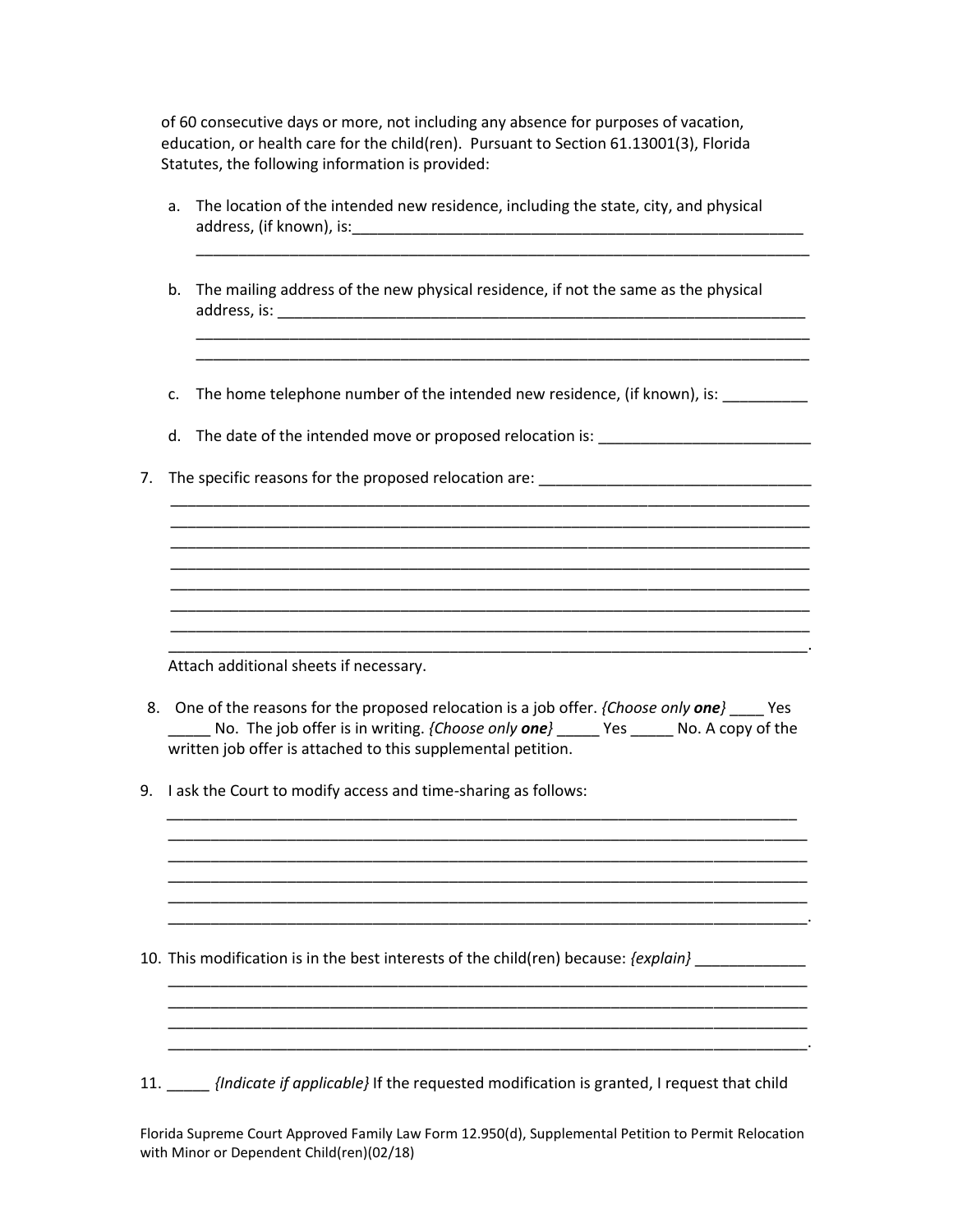support be modified, consistent with the modification of visitation or time-sharing. A Child Support Guidelines Worksheet, Florida Family Law Rules of Procedure Form 12.902(e), \_\_\_\_\_\_\_\_ is, or \_\_\_\_\_\_\_\_ will be filed.

\_\_\_\_\_\_\_\_\_\_\_\_\_\_\_\_\_\_\_\_\_\_\_\_\_\_\_\_\_\_\_\_\_\_\_\_\_\_\_\_\_\_\_\_\_\_\_\_\_\_\_\_\_\_\_\_\_\_\_\_\_\_\_\_\_\_\_\_\_\_\_\_\_\_\_ \_\_\_\_\_\_\_\_\_\_\_\_\_\_\_\_\_\_\_\_\_\_\_\_\_\_\_\_\_\_\_\_\_\_\_\_\_\_\_\_\_\_\_\_\_\_\_\_\_\_\_\_\_\_\_\_\_\_\_\_\_\_\_\_\_\_\_\_\_\_\_\_\_\_\_ \_\_\_\_\_\_\_\_\_\_\_\_\_\_\_\_\_\_\_\_\_\_\_\_\_\_\_\_\_\_\_\_\_\_\_\_\_\_\_\_\_\_\_\_\_\_\_\_\_\_\_\_\_\_\_\_\_\_\_\_\_\_\_\_\_\_\_\_\_\_\_\_\_\_\_ \_\_\_\_\_\_\_\_\_\_\_\_\_\_\_\_\_\_\_\_\_\_\_\_\_\_\_\_\_\_\_\_\_\_\_\_\_\_\_\_\_\_\_\_\_\_\_\_\_\_\_\_\_\_\_\_\_\_\_\_\_\_\_\_\_\_\_\_\_\_\_\_\_\_\_.

12. I am requesting a temporary relief hearing to permit relocation prior to the final hearing. *{Choose only one}* \_\_\_\_\_ Yes \_\_\_\_\_ No. If yes, explain why you cannot wait for a final hearing date.

**Failure to obtain an Order prior to relocation renders the supplemental petition to relocate legally insufficient.**

- 13. A completed **Family Law Financial Affidavit**, Florida Family Law Rules of Procedure Form  $12.902(b)$  or (c), \_\_\_\_\_\_\_\_ is, or \_\_\_\_\_\_will be, filed.
- 14. A completed **Uniform Child Custody Jurisdiction and Enforcement Act** (UCCJEA) Affidavit, Florida Supreme Court Approved Family Law Form 12.902(d), is filed with this petition.
- 15. If not previously filed in this case, a completed **Notice of Social Security Number**, Florida Supreme Court Approved Family Law Form 12.902(j), is filed with this petition.
- 16. Other: \_\_\_\_\_\_\_\_\_\_\_\_\_\_\_\_\_\_\_\_\_\_\_\_\_\_\_\_\_\_\_\_\_\_\_\_\_\_\_\_\_\_\_\_\_\_\_\_\_\_\_\_\_\_\_\_\_\_\_\_\_\_\_\_\_\_ \_\_\_\_\_\_\_\_\_\_\_\_\_\_\_\_\_\_\_\_\_\_\_\_\_\_\_\_\_\_\_\_\_\_\_\_\_\_\_\_\_\_\_\_\_\_\_\_\_\_\_\_\_\_\_\_\_\_\_\_\_\_\_\_\_\_\_\_\_\_\_\_.

**A RESPONSE TO THE SUPPLEMENTAL PETITION OBJECTING TO RELOCATION MUST BE MADE IN WRITING, FILED WITH THE COURT, AND SERVED ON THE PARENT OR OTHER PERSON SEEKING TO RELOCATE WITHIN 20 DAYS AFTER SERVICE OF THIS SUPPLEMENTAL PETITION TO RELOCATE. IF YOU FAIL TO TIMELY OBJECT TO THE RELOCATION, THE RELOCATION WILL BE ALLOWED, UNLESS IT IS NOT IN THE BEST INTERESTS OF THE CHILD, WITHOUT FURTHER NOTICE AND WITHOUT A HEARING.**

A response is in the form of an Answer and it must be sworn to under oath and must include the specific factual basis supporting the reasons for objecting to the relocation, including a statement of the amount of participation or involvement you currently have or have had in the life of the child(ren).